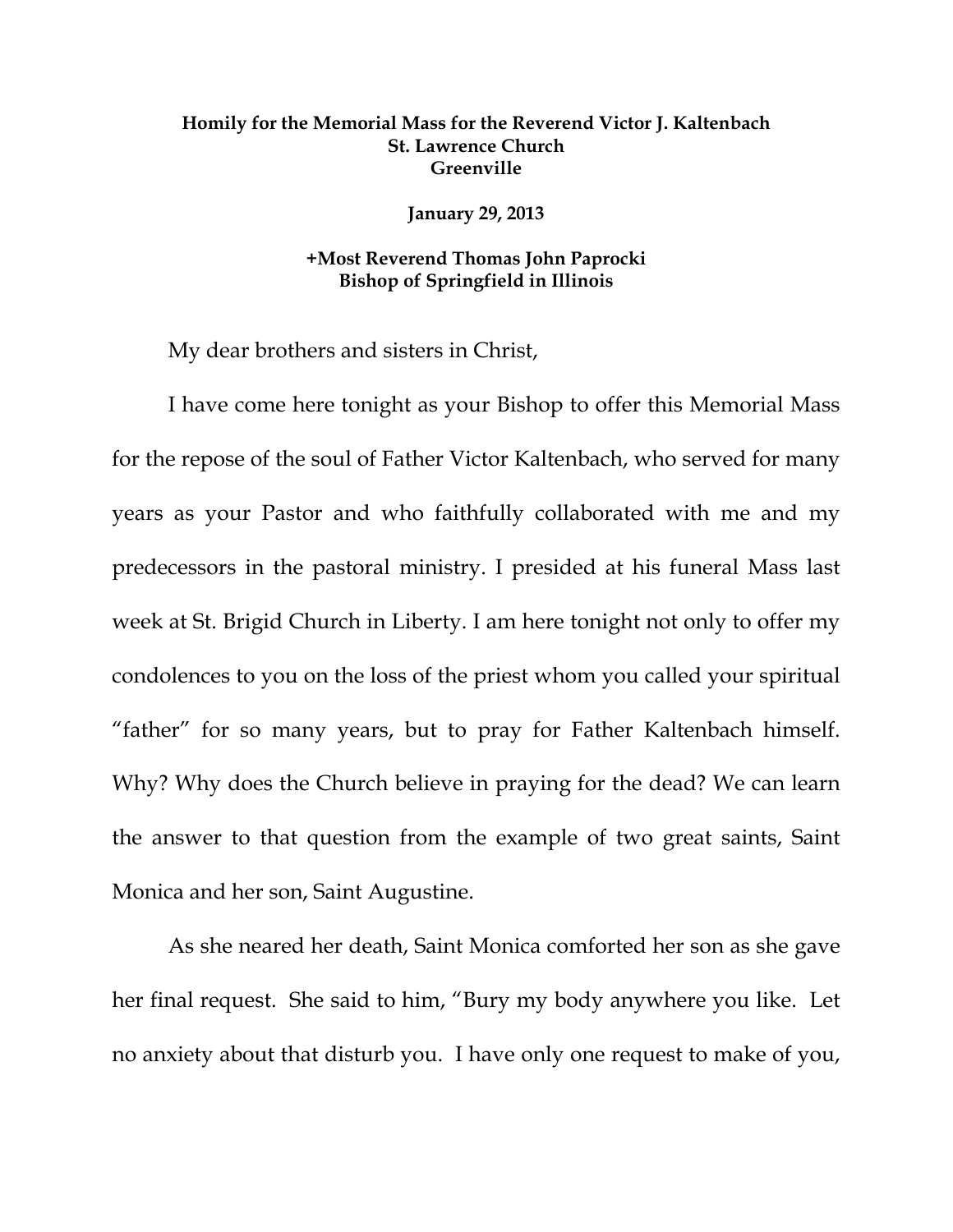that you remember me at the altar of the Lord, wherever you may be."1 Saint Augustine knew that his mother had lived her life in such a way that the name of the Lord "is praised in her faith and behavior" and by this knowledge he was comforted.2

Yet even with this confidence in the goodness of his mother's life, the great Bishop of Hippo wrote in his *Confessions*:

Therefore, God of my heart, my praise and my life, I set aside for a moment her good actions for which I rejoice and give you thanks. I now petition you for my mother's sins. "Hear me" (Psalm 142:1) through the remedy for our wounds who hung upon the wood and sits at your right hand to intercede for us (Romans 8:34). I know that she acted mercifully and from her heart forgave the debts of her debtors (Matthew 6:12; 18:35). Now please forgive her her debts if she contracted any during the many years that passed after she received the water of salvation. Forgive, Lord, forgive, I beseech you. "Enter not into judgment" with her (Psalm 142:2). Let mercy triumph over justice (James 2:13), for your words are true, and you have promised mercy to the merciful (Matthew 5:7).3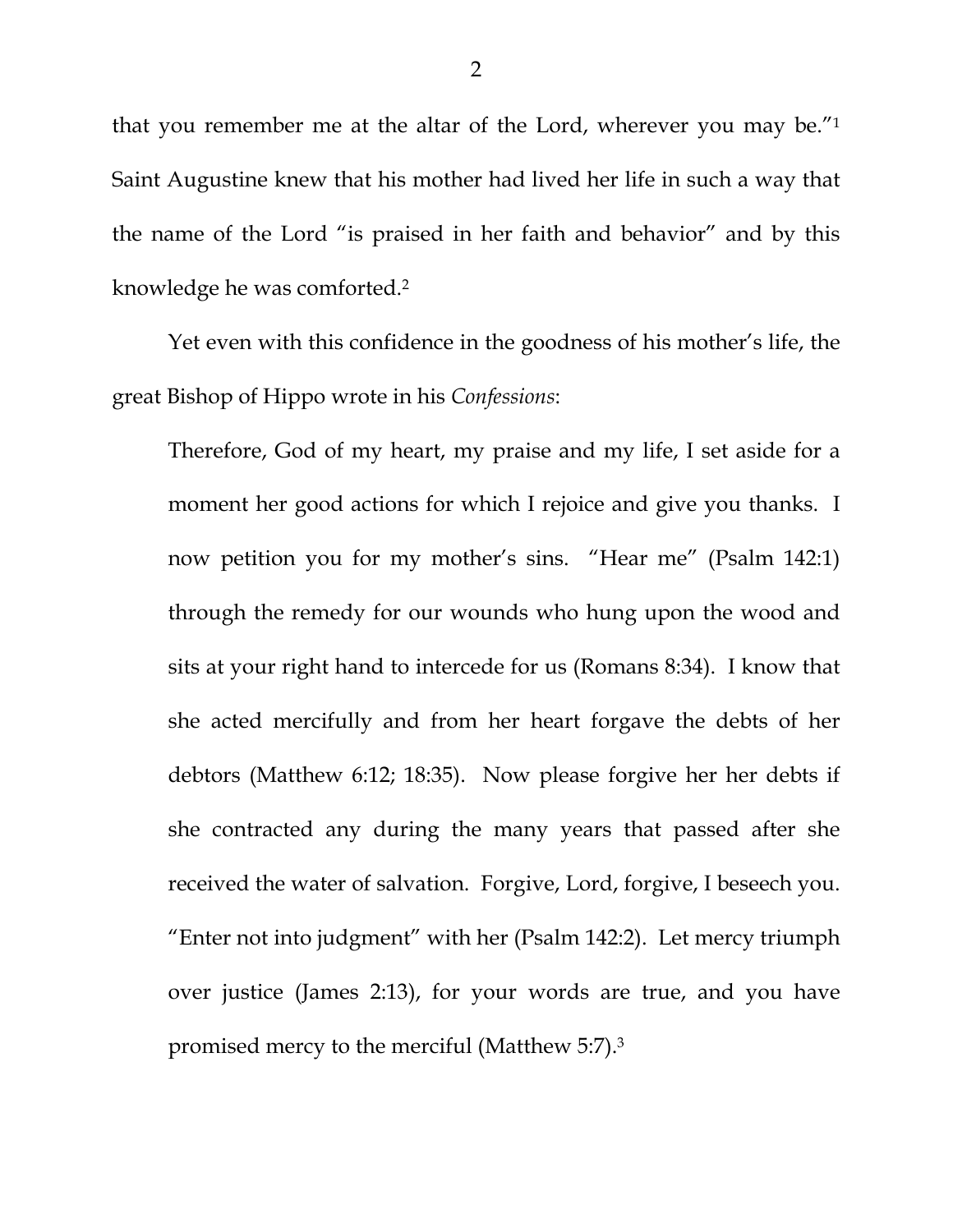The holy Bishop lovingly offered the sacrifice of the Mass, the remedy of our sins, for the repose of his mother's soul, and he prayed that the readers of his *Confessions* would do the same with "devout affection."4 He made this prayer "with a view to the splendid reward that awaits those who had gone to rest in godliness" (II Maccabees 12:45).

 The ancient Fathers of the Church, those members of the Christian faithful who lived in the first centuries after the Resurrection of the Lord, were confident that "the sacrifice of Christ in the liturgy … brings clemency to the deceased so that the souls of the dead might be refreshed."5 It is this same confidence, this same "holy and pious thought" that has brought us here today to remember Father Victor Kaltenbach at the altar of the Lord where he celebrated Mass for you so very often and where we will soon offer the Eucharistic sacrifice for the repose of his soul (II Maccabees 12:45).

 This prayer for the dead is counted among the spiritual works of mercy. It is good that we gather together to pray that Father Kaltenbach might be freed from his sins because "our prayer for [him] is capable not only of helping [him], but also of making [his] intercession for us effective" (II Maccabees 12:46).6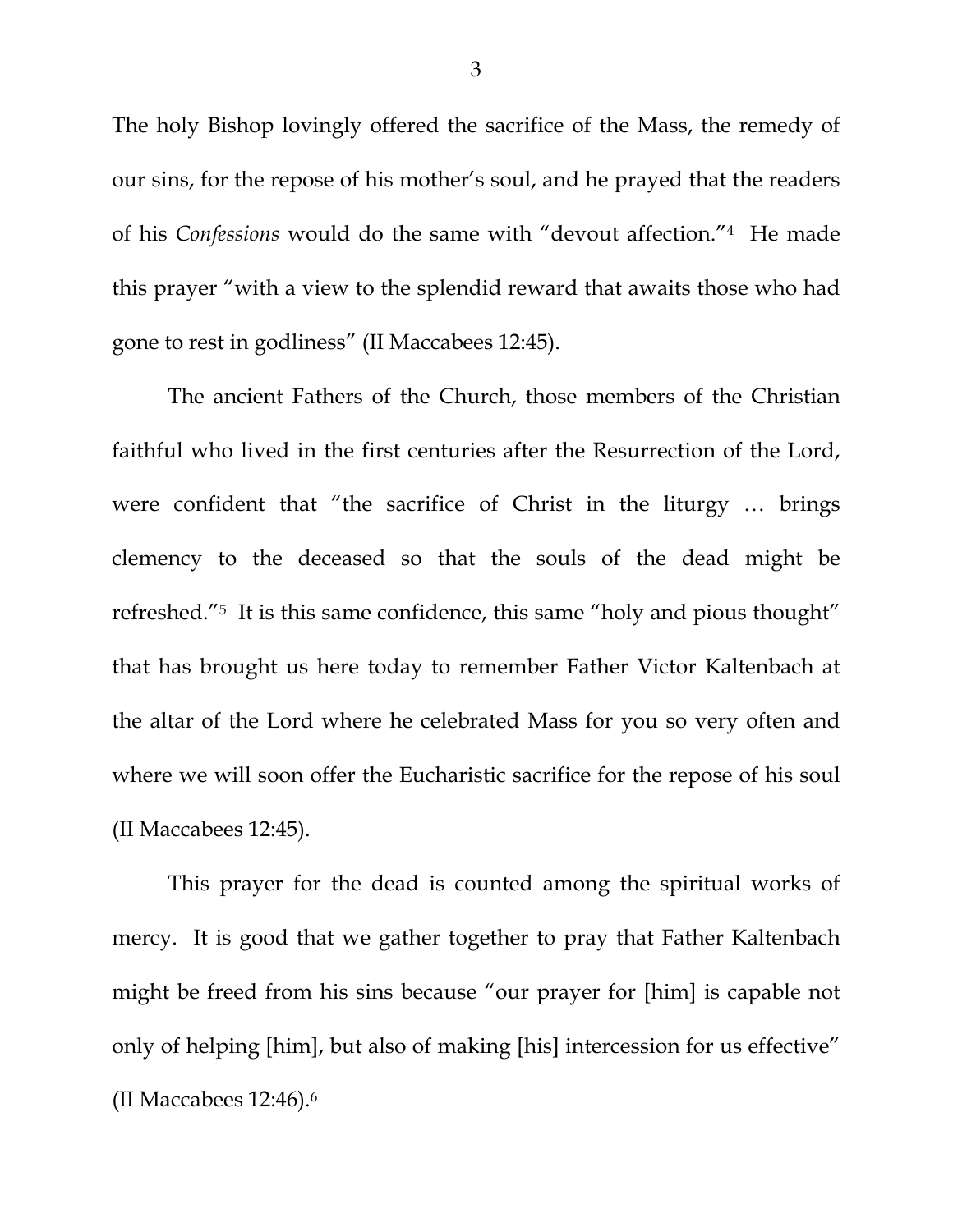We know that each of us commits many venial sins every day that we do not confess, either because – strictly speaking – there is no need to confess them or because we simply forget about them. While these venial sins do not exclude us from the glory of heaven, they, too, must be atoned for before we can see God as he is (cf. I John 3:2).

 Over the years, you, his dear and beloved parishioners, have shown many kindness to Father Kaltenbach. For these and for the love you have shared with him as he lived among you and ministered to you these past nineteen years, I offer my heartfelt gratitude. My God reward you and bless you with continued growth in the virtues of faith, hope, and love!

 At the very mention of the name of Father Victor Kaltenbach, his bright and beaming smile come to mind. Indeed, it is his smile that so many people remember with such fondness. Through his smile, he made known the love of Jesus Christ, who desires each of us to be with him (cf. John 17:24). Even in his last days, as his health failed Father Kaltenbach was certain of the Lord's love for him; because he wanted to be with the Lord, his smile remained.